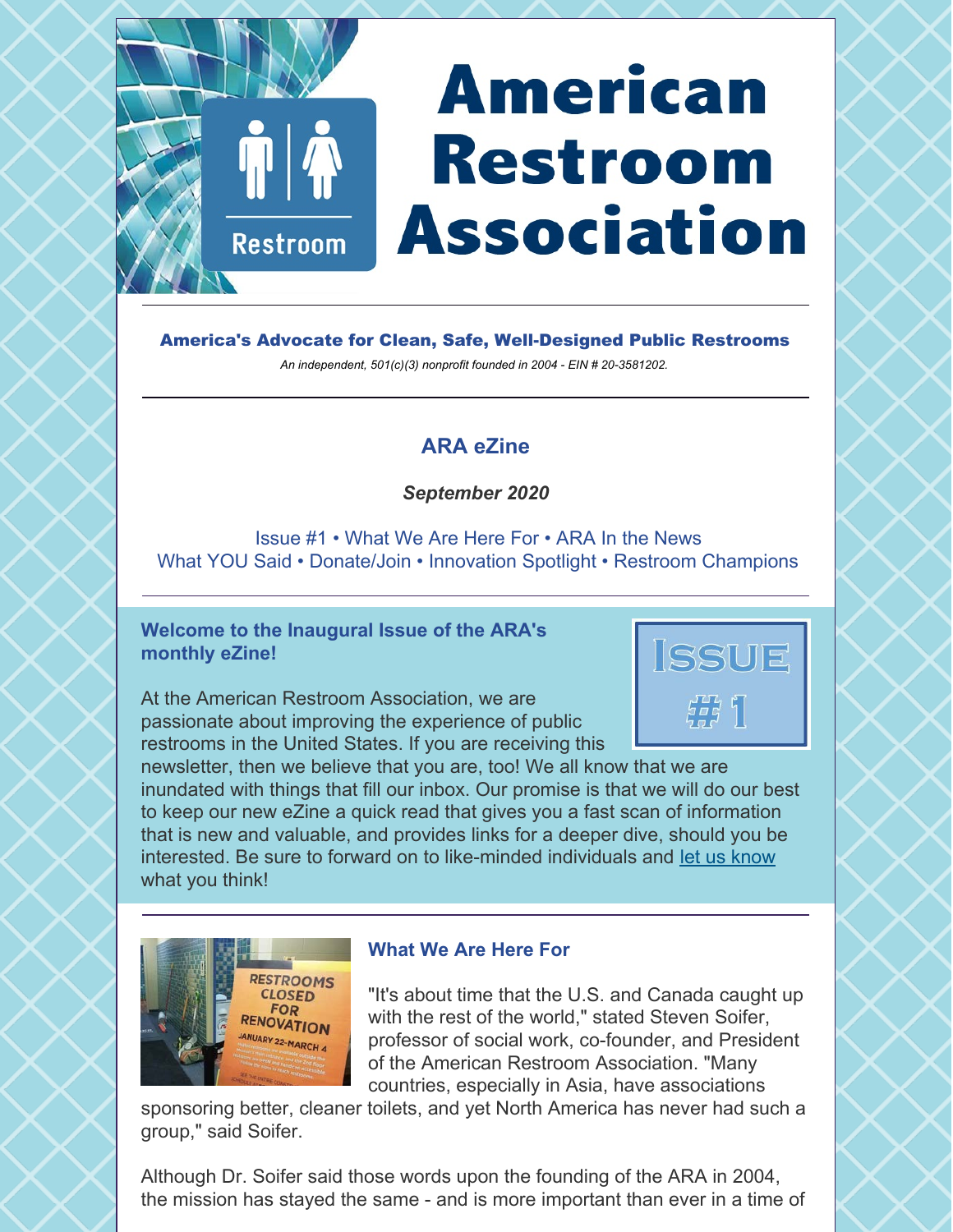COVID and evolving cultural awareness of individual needs. The ARA was built to advocate for improved, modern restroom design and improved availability for the general public and in institutions like schools. Its goal is to change restroom design and availability in the US and to provide more privacy, comfort, and sanitation by keeping abreast of the newest technology and design for toilets/restrooms. With a plethora of innovations coming to market, the ARA will serve as a clearing house for companies and individuals promoting these products and designs and to develop lines of communication with municipal leaders, building managers, architects, builders, manufacturers, [vendors and other groups which can change restroom design. Send us your](https://americanrestroom.org/contact/) ideas for features!

#### **ARA in the News: CBS Sunday Morning**

ARA VP, Kathryn Anthony, was featured in a thought-provoking story on "CBS Sunday Morning" on July 26. If there can be a silver lining to the pandemic, it could be that it has put a spotlight on what we have always



championed: better public restrooms. Click the graphic to see the story in its entirety. (5 min video) "As COVID becomes a fixture of life, new thought is being given to another fixture – the public restroom – and how to maintain social distancing safely in the most private of public places. Richard Schlesinger reports. . ."

#### **What You Said . . .**

Based on the emails that flooded our inbox after the CBS Sunday Morning story, these are the topics you care about . . .

1. Toilet Paper Dispensers Too High! *[ed. note: by far the most widely shared comment]*



- 2. Availability of "employee only" restrooms for those with a medical need - why haven't more states adopted "Ally's Law" and for those that do, why is the fine for non-compliance barely a slap on the wrist?
- 3. The "how to get in and out of the stall without touching the door/lock" problem.
- 4. Closure of needed restrooms due to COVID-19 "Where are we supposed to go?"
- 5. The need for automatic door opening devices for not only cleanliness, but easier access for persons with disabilities.
- 6. Frustration with the standard "US"-design restroom stalls with gapped partitions that place a priority on easy mopping over privacy.
- 7. As the US has abdicated its governmental responsibilities for public restrooms, how to ensure that businesses pick up the slack while recognizing the need of those marginalized by society.
- 8. As a society, how can we address the needs of the delivery infrastructure - especially at a time when many businesses were closed? Where are our FedEx, UPS, Door Dasher, Pest Control, and other road warrior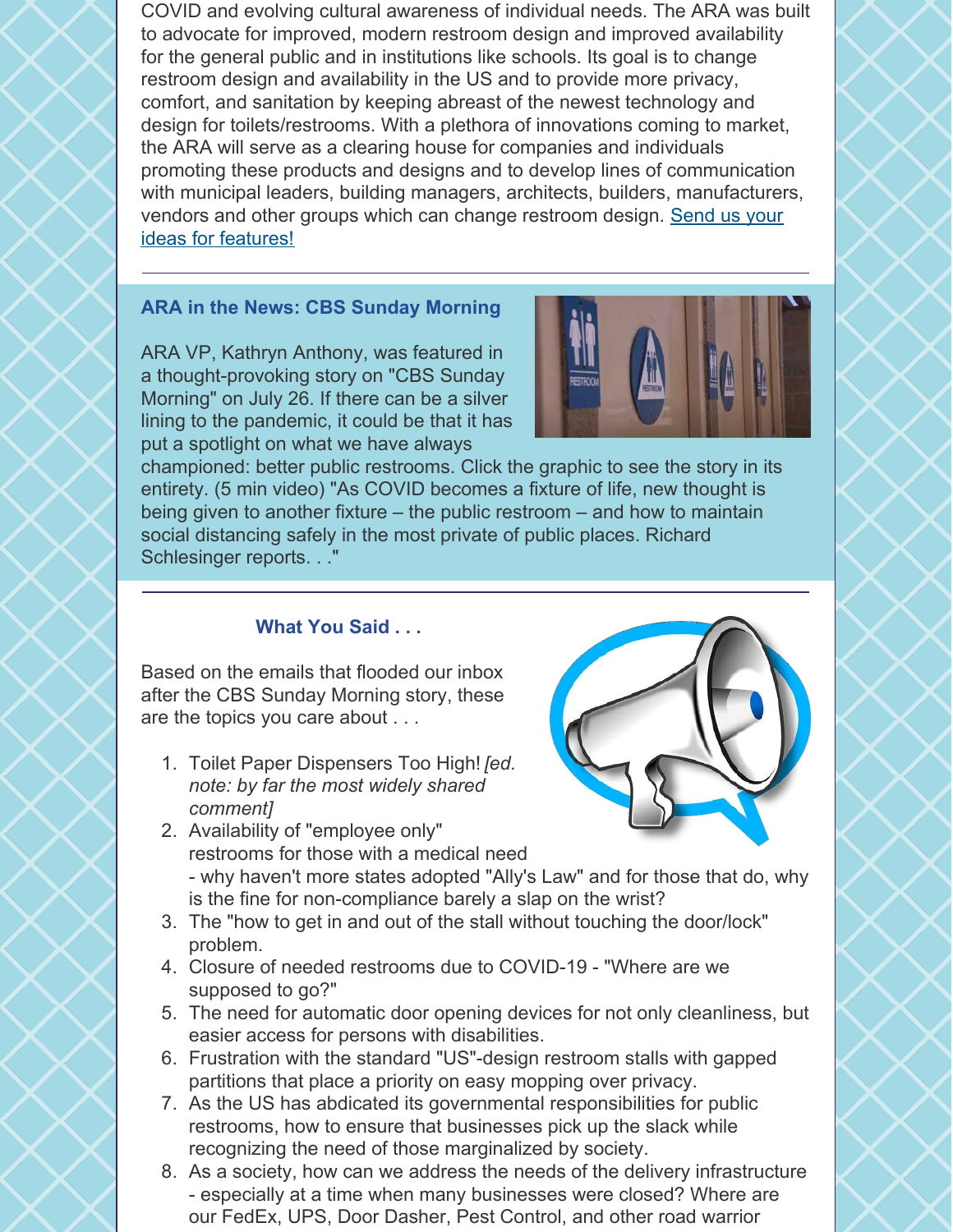friends supposed to go?

- 9. Dear Men designers: women have needs that you don't, so please don't forget about us.
- 10. How can I become a member of the ARA? *[see below . . .]*



#### **Donate & Join Today!**

In many respects, the American Restroom Association is like a 16-year-old "start up." Through a generous grant from its sibling nonprofit, the [International Paruresis Association](https://paruresis.org), the ARA is embarking on an ambitious growth plan for 2021. In motion even before COVID-19, the ARA is poised to expand the voice of Americans in demanding access to

clean, safe, and well-designed public restrooms. Won't you join us on this quest with a membership gift of at least \$50? Click the button below to make your gift through our official giving portal, Network for Good.

**Donate Now** 

**Network** for Good



## **Innovation Spotlight - SinkBlink20**

Does innovation drive change or does change drive innovation? We'll use this space each month to share at least one of the innovative solutions coming to market to enhance the restroom experience. In advance of World

[Handwashing Day on October 15, 2020, we're spotlighting an innovation](https://globalhandwashing.org/global-handwashing-day/) called, "SinkBlink20."

Now more than ever, handwashing is at the forefront of safety and protection in our communities. Creating awareness to hand hygiene shortfalls and providing a solution to help solve this problem, is important. Studies have shown that **the average handwashing session is 7 seconds** even though the CDC recommends a minimum of 20 seconds. This time period performs two functions, first the scrubbing action lifts the germs from our hands, second the lathered soap needs time to penetrate and destroy the cells. To increase handwashing time, visual cues and handwashing timers **improve the average handwashing time to 16 seconds** and proper scrubbing is more likely to occur.

To help solve this problem, the SinkBlink20 was created to add convenience and fun to handwashing accountability. It's powered by the flow of water - no batteries needed. Unscrew the faucet's aerator and screw on the device. Once the water is turned on it begins to blink. After 20 seconds the light will turn solid, informing the hand washer that they have scrubbed for enough time.

The SinkBlink20 was made available in June 2020 and has already been installed in more than 20 states and 5 countries. It's modifying handwashing